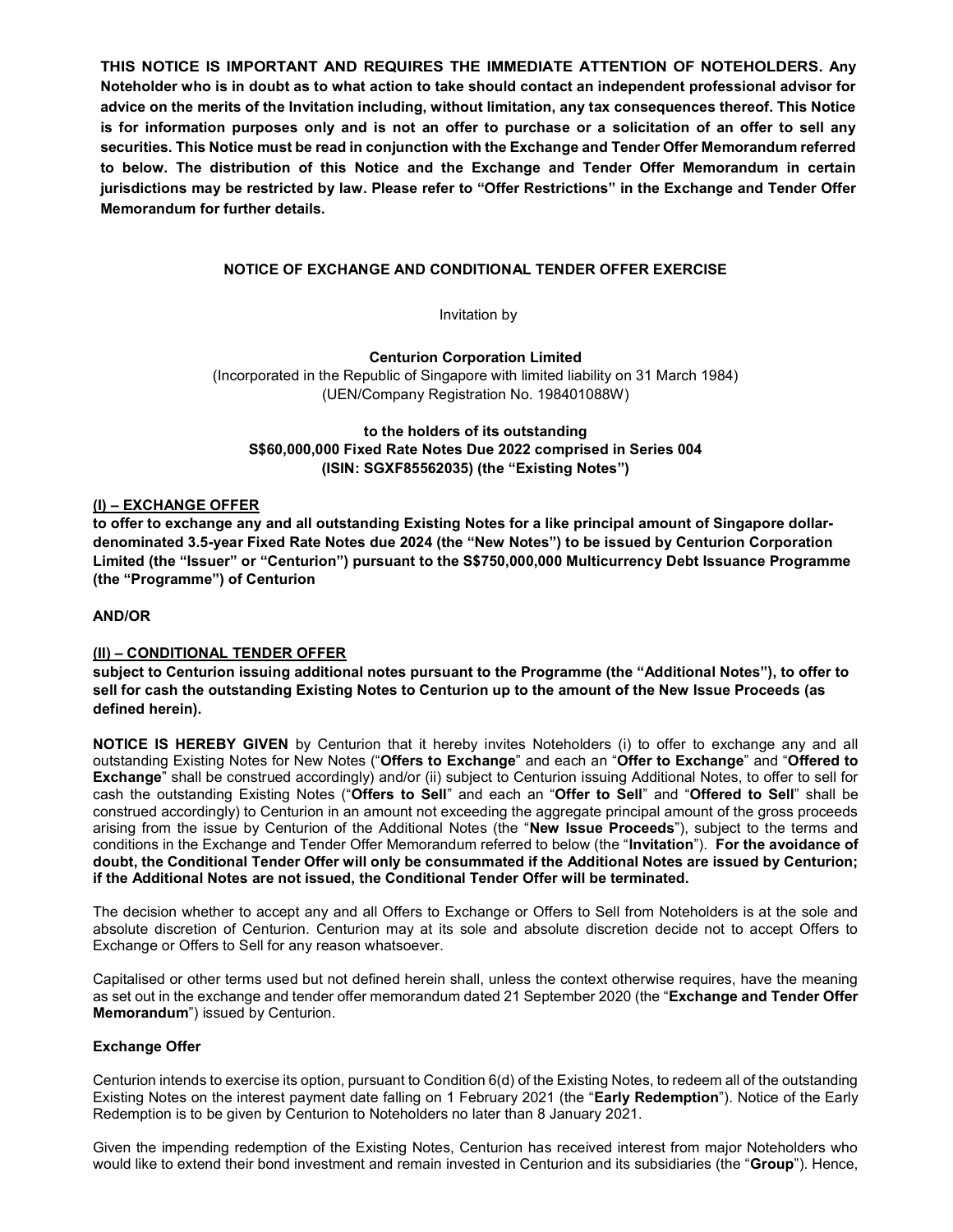on the back of such investor interest, Centurion invites all Noteholders (subject to the offer restrictions contained in the Exchange and Tender Offer Memorandum) to exchange their Existing Notes for New Notes pursuant to the Invitation. To recognise and reward Noteholders who have supported and will continue to support the Group through their investments, Centurion will pay, or procure to be paid, subject to the conditions stipulated in the Exchange and Tender Offer Memorandum, the Exchange Premium (referred to below) to Noteholders who Offered to Exchange on or prior to the Expiration Deadline and whose Existing Notes are accepted for exchange by Centurion.

### Additional Notes and Conditional Tender Offer (subject to Centurion issuing Additional Notes)

In addition to the exchange of Existing Notes for New Notes pursuant to the Invitation, Centurion may, at its sole discretion and subject to market conditions, issue and offer for sale Additional Notes pursuant to the Programme to investors (regardless of whether they are Noteholders) (the "New Issue"). The New Notes issued pursuant to the Invitation (as part of the Exchange Consideration (as defined in the Exchange and Tender Offer Memorandum)) and (if applicable) the Additional Notes issued pursuant to the New Issue will be fungible and shall consolidate into the same series.

In line with the Group's prudent debt management strategy, the aggregate principal amount of the Additional Notes and the New Notes shall not exceed \$60,000,000, which is the aggregate principal amount of the Existing Notes.

Furthermore, to minimise negative cash carry arising from the issuance of Additional Notes, Centurion invites Noteholders to offer to sell for cash any or all of the outstanding Existing Notes held by them to Centurion (in an amount not exceeding the amount of the New Issue Proceeds) subject to the terms and conditions of the Exchange and Tender Offer Memorandum. For the avoidance of doubt, the Conditional Tender Offer will only be consummated if the Additional Notes are issued by Centurion; if the Additional Notes are not issued, the Conditional Tender Offer will be terminated.

If Centurion decides to conduct the New Issue, a Noteholder (whether or not he/she/it has validly submitted an Offer to Exchange or Offer to Sell) who wishes to purchase such notes pursuant to the New Issue and has indicated as such to the relevant parties involved in the New Issue is eligible to receive priority allocation at Centurion's sole and absolute discretion, subject to certain terms and conditions (as more particularly described in paragraph 4 (Preferential Allocation) of the section entitled "The Invitation" of the Exchange and Tender Offer Memorandum).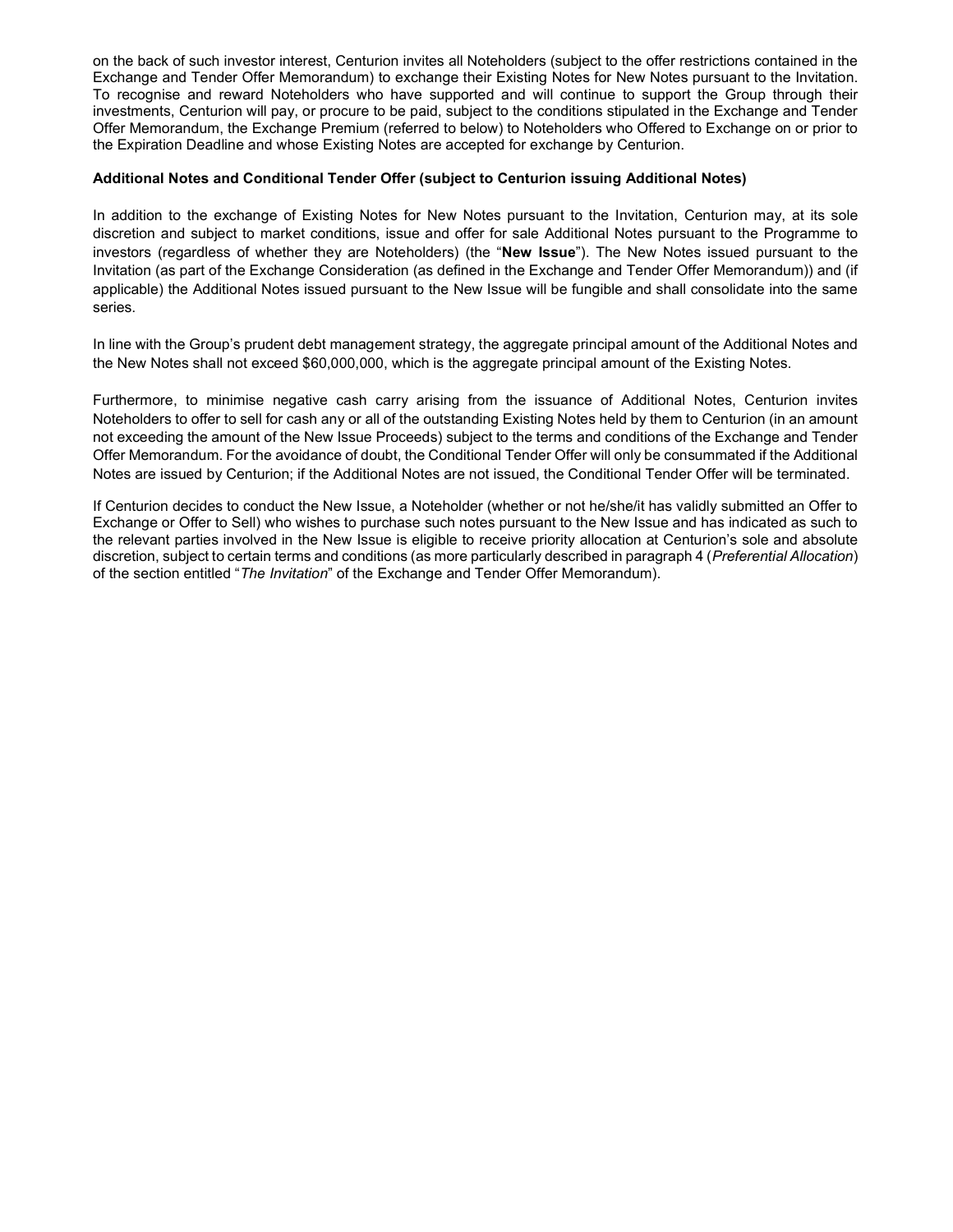# (I) – Exchange Offer

|                                                           | <b>Issuer</b>                       | <b>Interest Rate</b>                                                                                                                                                                                                                                                                                                                                                                                                                                                                                          | <b>Maturity Date</b>                                                                                                                                                                                                                                      | <b>Amount of</b><br><b>Existing</b><br><b>Notes</b><br>subject to<br><b>Exchange</b><br>Offer | Aggregate<br>amount<br>outstanding | <b>Exchange</b><br><b>Consideration per</b><br>S\$250,000 in<br>principal amount of<br><b>Existing Notes</b><br>offered for exchange                                                                                                                                                                    |
|-----------------------------------------------------------|-------------------------------------|---------------------------------------------------------------------------------------------------------------------------------------------------------------------------------------------------------------------------------------------------------------------------------------------------------------------------------------------------------------------------------------------------------------------------------------------------------------------------------------------------------------|-----------------------------------------------------------------------------------------------------------------------------------------------------------------------------------------------------------------------------------------------------------|-----------------------------------------------------------------------------------------------|------------------------------------|---------------------------------------------------------------------------------------------------------------------------------------------------------------------------------------------------------------------------------------------------------------------------------------------------------|
| <b>Existing Notes</b><br><b>ISIN Code</b><br>SGXF85562035 | Centurion<br>Corporation<br>Limited | For the period<br>from, and<br>including, 1<br>February 2019<br>to, but<br>excluding, 1<br>February 2021:<br>5.50 per cent.<br>per annum<br>payable semi-<br>annually in<br>arrear.<br>So long as the<br><b>Existing Notes</b><br>are not<br>redeemed, for<br>the period from,<br>and including, 1<br>February 2021:<br>8.00 per cent.<br>per annum<br>payable semi-<br>annually in<br>arrear (but<br>noting that<br>Centurion<br>intends to<br>exercise its<br>option to<br>redeem all of<br>the outstanding | 1 February<br>2022<br>Early<br>Redemption<br><b>Option</b><br>The Issuer<br>may redeem<br>all or some of<br>the Existing<br>Notes at their<br>principal<br>amount on any<br>Interest<br><b>Payment Date</b><br>falling on or<br>after 1<br>February 2021. | Any and all                                                                                   | S\$60,000,000                      | Exchange<br>Consideration<br>comprising:<br>(i) Principal amount of<br>S\$250,000<br>of<br>New<br>Notes;<br>(ii) an amount in cash<br>equal to 0.25 per cent.<br>of the principal amount<br>of the relevant Offered<br>Notes representing the<br>Exchange<br>Premium;<br>and<br>(iii) Accrued Interest. |
|                                                           |                                     | <b>Existing Notes</b><br>on 1 February<br>2021 as<br>mentioned<br>herein).                                                                                                                                                                                                                                                                                                                                                                                                                                    |                                                                                                                                                                                                                                                           |                                                                                               |                                    |                                                                                                                                                                                                                                                                                                         |

|                  | <b>Issuer</b>                       | <b>Issue Date</b>                    | <b>Maturity Date</b>                                                                                                                                     | <b>Interest Rate</b>                                                                                                                                                                                                     |
|------------------|-------------------------------------|--------------------------------------|----------------------------------------------------------------------------------------------------------------------------------------------------------|--------------------------------------------------------------------------------------------------------------------------------------------------------------------------------------------------------------------------|
| <b>New Notes</b> | Centurion<br>Corporation<br>Limited | Expected to<br>be 12<br>October 2020 | Expected to be 12 April 2024                                                                                                                             | For the period from, and including, 12 October<br>2020 to, but excluding, 12 April 2023: 5.75 per                                                                                                                        |
|                  |                                     |                                      | <b>Early Redemption Option</b>                                                                                                                           | cent. per annum payable semi-annually in<br>arrear.<br>So long as the New Notes are not redeemed,<br>for the period from, and including, 12 April<br>2023: 8.25 per cent. per annum payable semi-<br>annually in arrear. |
|                  |                                     |                                      | The Issuer may redeem all or<br>some of the New Notes at<br>their principal amount on any<br>Interest Payment Date falling<br>on or after 12 April 2023. |                                                                                                                                                                                                                          |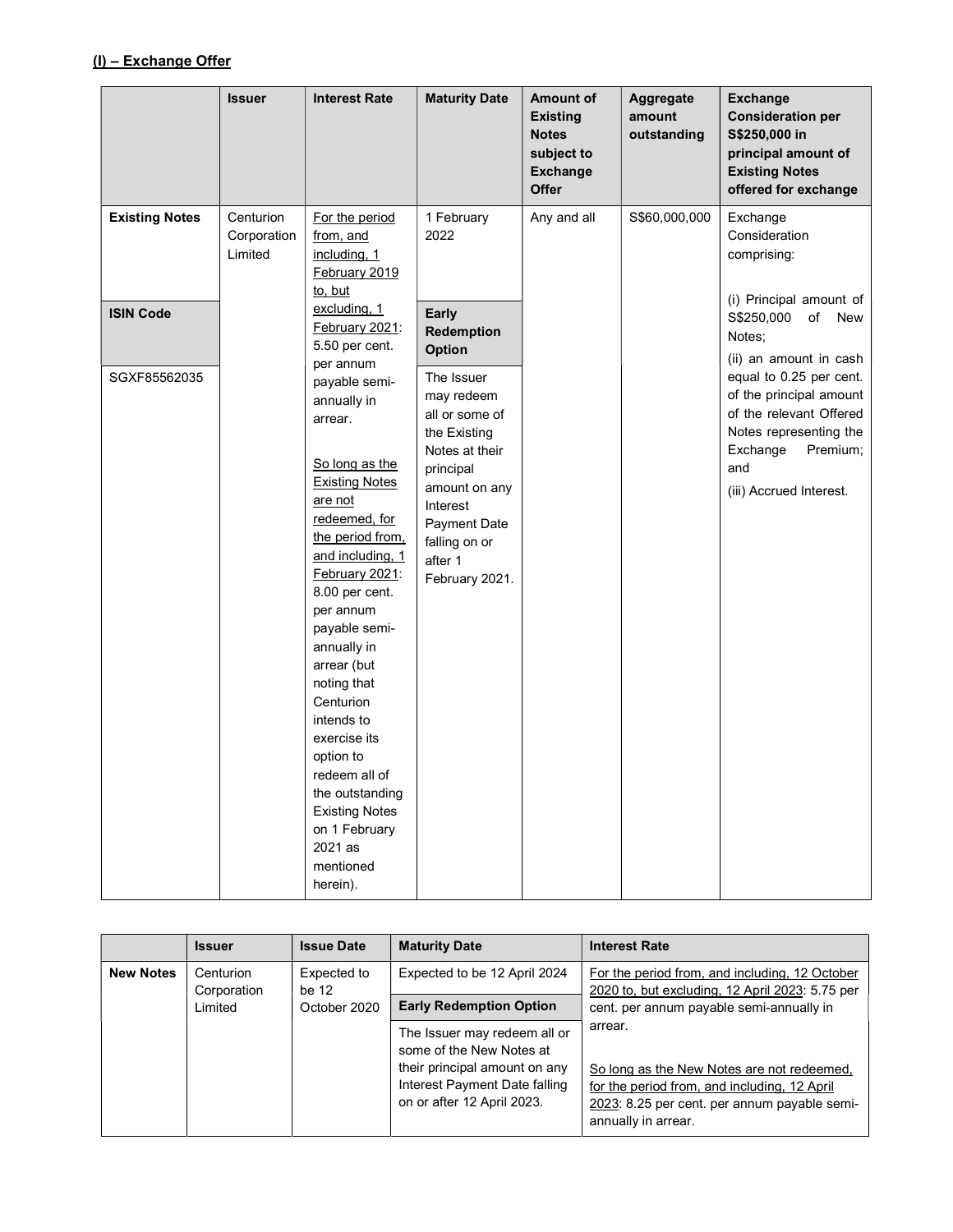### (II) – Conditional Tender Offer

|                                 | <b>Issuer</b>                       | <b>Maturity</b><br><b>Date</b> | Aggregate<br>principal amount<br>outstanding | <b>Amount of Existing</b><br>Notes subject to<br><b>Conditional Tender</b><br><b>Offer</b>                                                                                                                                                                                                                                                                                                                                                                                                                                                                                                                                                                         | <b>Purchase Consideration</b>                                                                                                                                                                                                                                           |
|---------------------------------|-------------------------------------|--------------------------------|----------------------------------------------|--------------------------------------------------------------------------------------------------------------------------------------------------------------------------------------------------------------------------------------------------------------------------------------------------------------------------------------------------------------------------------------------------------------------------------------------------------------------------------------------------------------------------------------------------------------------------------------------------------------------------------------------------------------------|-------------------------------------------------------------------------------------------------------------------------------------------------------------------------------------------------------------------------------------------------------------------------|
| <b>Existing</b><br><b>Notes</b> | Centurion<br>Corporation<br>Limited | 1<br>February<br>2022          | S\$60,000,000                                | An amount not<br>exceeding the<br>aggregate principal<br>amount of the New<br><b>Issue Proceeds</b><br>received by Centurion.<br>The issue of Additional<br>Notes by Centurion is<br>subject to market<br>conditions and the sole<br>discretion of Centurion.<br>For the avoidance of<br>doubt, the Conditional<br>Tender Offer will only<br>be consummated if the<br><b>Additional Notes are</b><br>issued by Centurion; if<br>the Additional Notes<br>are not issued, the<br><b>Conditional Tender</b><br>Offer will be<br>terminated.<br>The aggregate<br>principal amount of the<br>Additional Notes and<br>the New Notes shall<br>not exceed<br>\$60,000,000. | Tender Price: 100 per cent. of the<br>principal amount of the Existing Notes<br>All-in Purchase Consideration: 100<br>per cent. of the principal amount of the<br>Final Accepted Tendered Notes (as<br>defined herein) (i.e. Tender Price) +<br><b>Accrued Interest</b> |

DBS Bank Ltd. has been appointed as the sole dealer manager for the Invitation (the "Sole Dealer Manager") and Tricor Barbinder Share Registration Services (a division of Tricor Singapore Pte Ltd) has been appointed as the exchange and tender agent for the Invitation (the "Exchange and Tender Agent").

The Invitation will commence at 9:00 a.m. (Singapore time) on 21 September 2020 and will expire at 12.00 noon (Singapore time) on 2 October 2020, or such later date as Centurion may, in its sole and absolute discretion, amend or extend for any purpose (the "Expiration Deadline") unless the period for the Invitation is extended or terminated earlier.

Noteholders who deliver Exchange and Tender Application Forms on or prior to the Expiration Deadline to offer to exchange their Existing Notes will be eligible to receive the Exchange Premium on the Settlement Date (Exchange), subject to the Exchange Settlement Conditions. After the Expiration Deadline, a Noteholder will not be able to submit any Offer to Exchange or Offer to Sell.

Subject as provided in the Exchange and Tender Offer Memorandum, Centurion may, in its sole and absolute discretion, re-open, extend, amend and/or waive any condition of or terminate the Invitation at any time. Details of any such reopening, extension, amendment and/or waiver or termination will be announced wherever applicable via SGXNet as soon as reasonably practicable after the relevant decision is made.

Centurion intends to exercise its option, pursuant to Condition 6(d) of the Existing Notes, to redeem all of the outstanding Existing Notes on the interest payment date falling on 1 February 2021. Notice of the Early Redemption is to be given by Centurion to Noteholders no later than 8 January 2021. Accordingly, Existing Notes which are not exchanged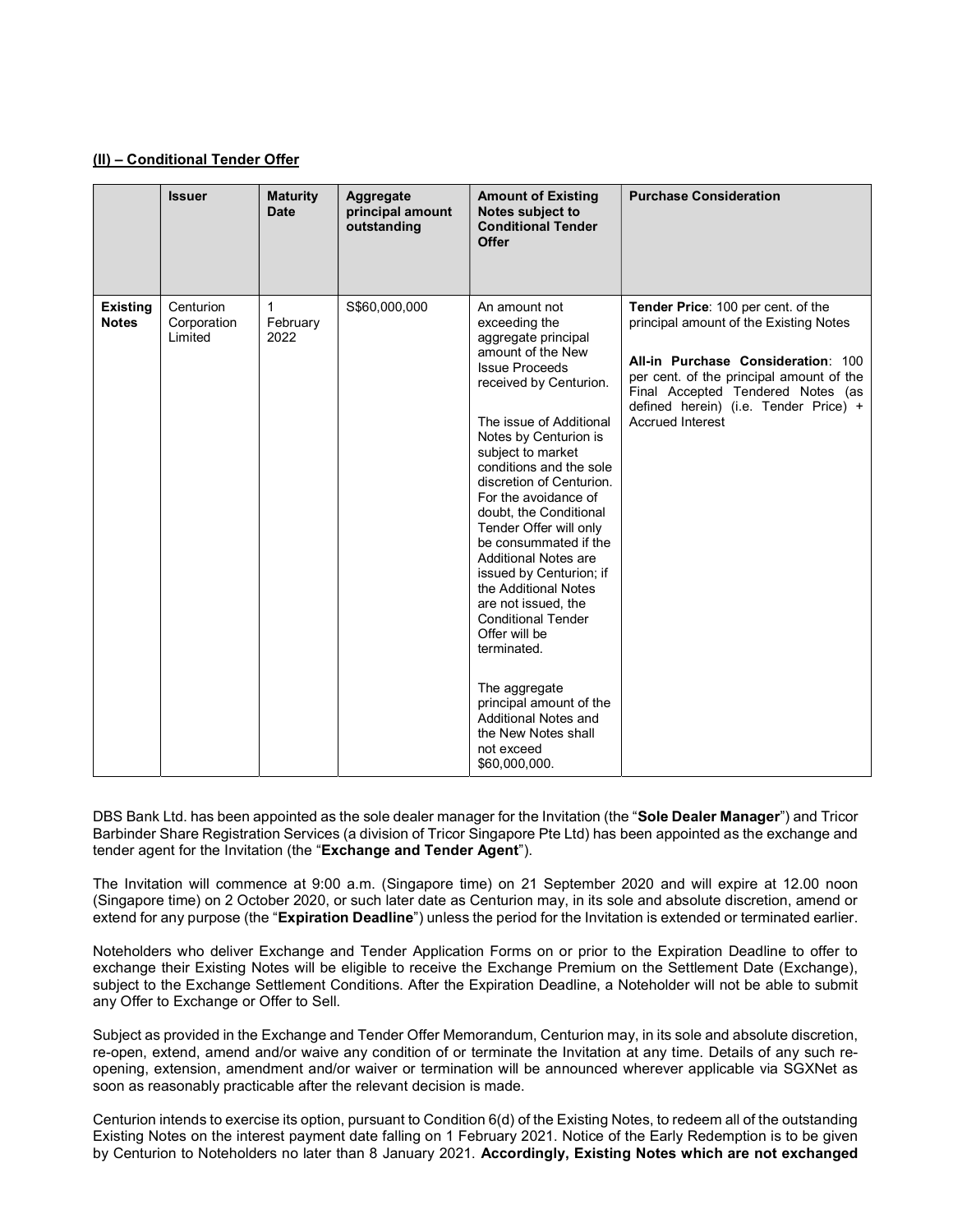or purchased and cancelled pursuant to the Invitation are expected to be redeemed by Centurion on 1 February 2021 at 100 per cent. of their principal amount, together with interest accrued to (but excluding) 1 February 2021.

On or about 5 October 2020, Centurion will announce the pricing of any issue of Additional Notes to be issued by Centurion pursuant to the New Issue and the amount of the New Issue Proceeds. If the total amount of Tendered Offered Notes exceeds the New Issue Proceeds and balloting of the Tender Offered Notes is required, Centurion expects to notify (by way of an announcement to be released via SGXNet) the holders of such Tender Offered Notes as soon as practicable after the pricing of the issue of the Additional Notes that balloting will be conducted.

On or about 12 October 2020 (the "Settlement Date (Exchange)"), Centurion will, subject to the Exchange Settlement Conditions (i) issue and deliver on a free of payment basis, a global security in respect of the New Notes to be issued pursuant to the Invitation as part of the Exchange Consideration and (if applicable) the Additional Notes and (ii) pay the cash portion of the Exchange Consideration in respect of the Exchange Offered Notes accepted for exchange.

On or about 15 October 2020 (the "Settlement Date (Tender)"), Centurion will, subject to the Tender Settlement Conditions, (i) pay an amount in cash equal to the Purchase Consideration in respect of the Final Accepted Tendered Notes and (ii) thereafter cancel or cause to be cancelled the Final Accepted Tendered Notes

The principal amount of the Permanent Global Security(ies) representing the Existing Notes will be reduced by the amount representing the aggregate principal amount of Existing Notes which have been either exchanged for New Notes or purchased and cancelled pursuant to the terms of the Invitation.

The Exchange Consideration is comprised of the sum of (i) a principal amount of New Notes equal to 100 per cent. of the principal amount of Exchange Offered Notes which have been accepted for exchange pursuant to the Invitation, (ii) an amount in cash equal to 0.25 per cent. of the principal amount of the Exchange Offered Notes (the "Exchange Premium") and (iii) an amount in cash equal to the accrued and unpaid interest in respect of the Exchange Offered Notes which have been accepted for exchange pursuant to the Invitation.

The Purchase Consideration is an amount in cash equal to the sum of (i) 100 per cent. of the principal amount of Tender Offered Notes which have been accepted for purchase pursuant to the Invitation and (ii) an amount in cash equal to the accrued and unpaid interest in respect of the Tender Offered Notes which have been accepted for purchase pursuant to the Invitation.

An Offer to Exchange or Offer to Sell can only be made by the submission of a validly completed Exchange and Tender Application Form to the Exchange and Tender Agent prior to the Expiration Deadline.

Existing Notes may only be offered for exchange or sale in principal amounts of S\$250,000 and integral multiples thereof. Except in the limited circumstances provided in the Exchange and Tender Offer Memorandum (please refer to paragraph 7 (Amendment and Termination) of the section titled "Terms of the Invitation" therein), Offers to Exchange and Offers to Sell are irrevocable and may not be withdrawn.

Centurion or the Exchange and Tender Agent acting on the instruction of Centurion will be entitled to reject any Exchange and Tender Application Form for any reason whatsoever, including if the Exchange and Tender Application Form does not comply with the procedures set out in the Exchange and Tender Offer Memorandum and/or the instructions printed on the Exchange and Tender Application Form or is otherwise illegible, incomplete, incorrectly completed or invalid in any respect.

Application will be made to the Singapore Exchange Securities Trading Limited (the "SGX-ST") for the listing and quotation of the New Notes and (if applicable) the Additional Notes on the SGX-ST. Such permission will be granted when the New Notes and (if applicable) the Additional Notes have been admitted for listing and quotation on the SGX-ST. The SGX-ST assumes no responsibility for the correctness of any of the statements made, opinions expressed or reports contained herein. Approval in-principle from, admission to the Official List of, and the listing and quotation of the New Notes and (if applicable) the Additional Notes on, the SGX-ST are not to be taken as an indication of the merits of Centurion, its subsidiaries, its associated companies (if any), the Programme or the New Notes and (if applicable) the Additional Notes.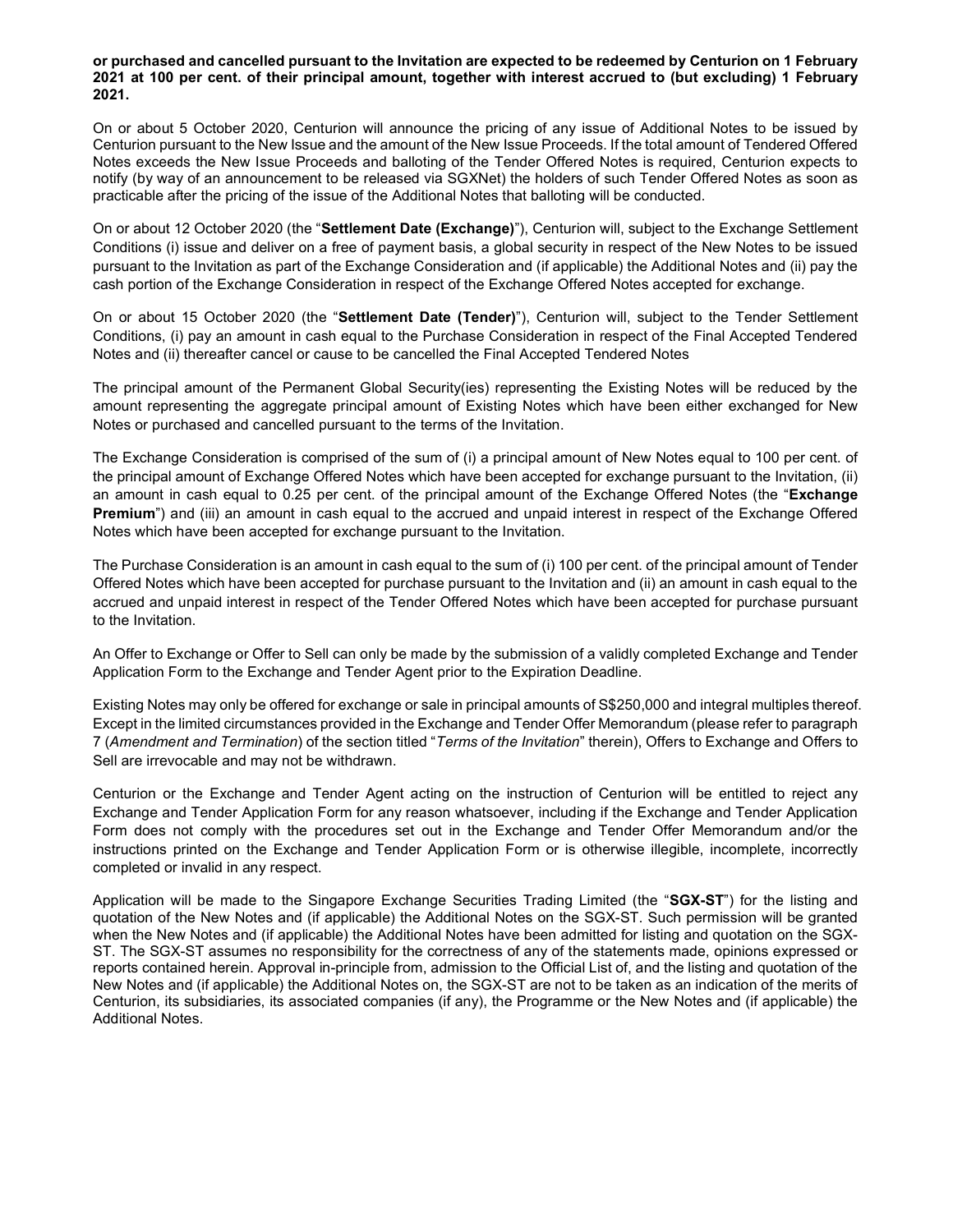# INDICATIVE TIMETABLE

Please note the following important indicative dates and times relating to the Invitation. The Invitation is subject to the provisions as to the re-opening, extension, amendment and/or waiver of any condition of or the termination of the Invitation as set out in the Exchange and Tender Offer Memorandum:

| Date and Time                                                                      | <b>Event</b>                                                                                                                                                                                                                                                                                                                                                                                                                                                                                                                                                                                                                                                                                                 |  |  |
|------------------------------------------------------------------------------------|--------------------------------------------------------------------------------------------------------------------------------------------------------------------------------------------------------------------------------------------------------------------------------------------------------------------------------------------------------------------------------------------------------------------------------------------------------------------------------------------------------------------------------------------------------------------------------------------------------------------------------------------------------------------------------------------------------------|--|--|
| 21 September 2020                                                                  | Invitation made. Announcement via SGXNet of the Invitation. As soon as practicable<br>thereafter, the Exchange and Tender Offer Memorandum is despatched to Direct<br>Participants with an address in Singapore and made available to Noteholders at the<br>specified office of the Exchange and Tender Agent, with prior appointment.                                                                                                                                                                                                                                                                                                                                                                       |  |  |
| 2 October 2020<br>12.00<br>noon<br>(Singapore<br>time)                             | Expiration Deadline. Last time for Noteholders to submit an Exchange and Tender<br>Application Form to the Exchange and Tender Agent to make an Offer to Exchange<br>and/or an Offer to Sell.                                                                                                                                                                                                                                                                                                                                                                                                                                                                                                                |  |  |
| As soon as reasonably<br>after<br>practicable<br>the<br><b>Expiration Deadline</b> | Announcement of results of Invitation via SGXNet. Centurion announces the<br>aggregate principal amount of the Existing Notes to be exchanged for the New Notes<br>to be issued by Centurion pursuant to the Invitation.                                                                                                                                                                                                                                                                                                                                                                                                                                                                                     |  |  |
| On or about 5 October<br>2020                                                      | Centurion announces (i) the pricing of any issue of Additional Notes to be issued by<br>Centurion pursuant to the New Issue, and (ii) (A) the aggregate principal amount of<br>the Existing Notes accepted for purchase by Centurion pursuant to the Invitation, the<br>aggregate principal amount of Existing Notes outstanding following the completion of<br>the Invitation and (if balloting of the Tender Offered Notes is required) that balloting<br>will be conducted, or (B) (if Centurion does not issue any Additional Notes) the<br>cancellation of the Conditional Tender Offer and the aggregate principal amount of<br>Existing Notes outstanding following the completion of the Invitation. |  |  |
| On or about 12 October<br>2020                                                     | Subject to the Exchange Settlement Conditions having been met, delivery of the New<br>Notes and payment of the Exchange Premium and Accrued Interest in exchange for<br>Existing Notes accepted for exchange by Centurion pursuant to the Invitation, and (if<br>applicable) delivery of the Additional Notes. Settlement will take place only following<br>receipt of an approval in-principle from the SGX-ST for the listing of the New Notes<br>and (if applicable) the Additional Notes on the SGX-ST.                                                                                                                                                                                                  |  |  |
|                                                                                    | <b>Balloting Date.</b>                                                                                                                                                                                                                                                                                                                                                                                                                                                                                                                                                                                                                                                                                       |  |  |
| On or about 15 October<br>2020                                                     | Subject to the Tender Settlement Conditions having been met, payment of the<br>Purchase Consideration in respect of the Final Accepted Tendered Notes.                                                                                                                                                                                                                                                                                                                                                                                                                                                                                                                                                       |  |  |

Noteholders are advised to check with the bank, securities broker, CDP or other intermediary through which they hold their Existing Notes whether such intermediary applies different deadlines for any of the events specified above, and then to adhere to such deadlines if such deadlines are prior to the deadlines set out above.

All of the above dates and times are subject to earlier deadlines or other timings that may be set by CDP or any intermediary.